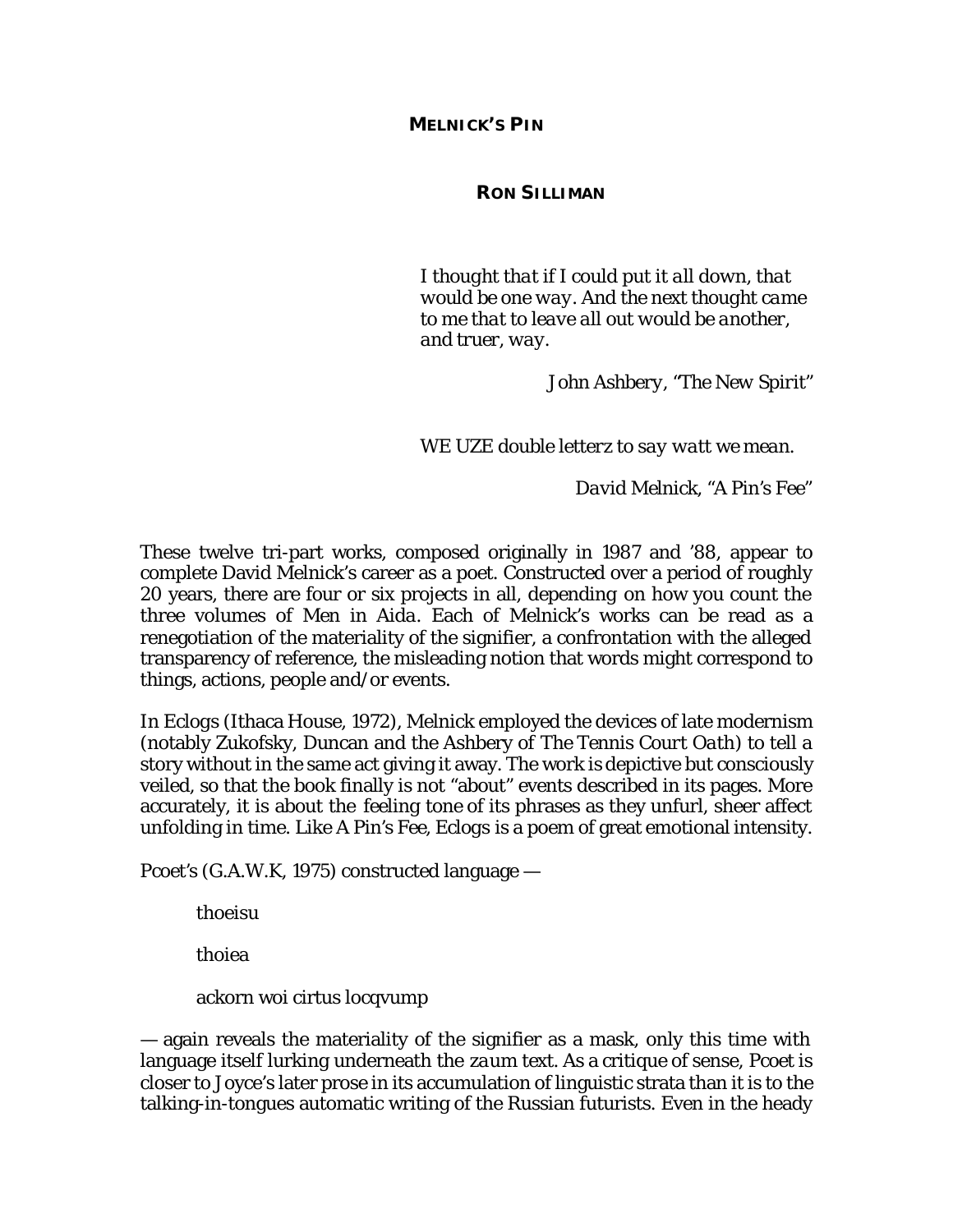period of language poetry's heroic period of the early 1970s, *Pcoet* proved an extraordinary event, opening a wide realm of possibility to other poets, demonstrating that a work that went far beyond what most readers' considered language could still be writerly, witty and even beautiful.

*Men in Aida,* a three-part project of which only the first volume has appeared in book form (Tuumba, 1983), is a homophonic translation of *The Iliad*, but with a difference. Where Zukofsky's *Catullus*, the mother of this genre of miming the sound of an alien text, aims at capturing also the basic spirit, if not always the figurative and narrative frames, of its source material, *Men* finds a radically new tale in Homer's phonemes. Thus *Men in Aida's* opening stanza —

Men in Aida, they appeal, eh? A day, O Achilles! Allow men in, emery Achaians. All gay ethic, eh? Paul asked if tea mousse suck, as Aida, pro, yaps in. Here on a Tuesday. 'Hell,' Rhea to cake Eunice in. 'Hojo' noisy tap as hideous debt to lay at a bully. Ex you, day. Tap wrote a 'D,' a stay. Tenor is Sunday. Atreides stain axe and Ron and ideas 'll kill you.

— is rendered more literally by Michael Reck as:

Sing, Goddess, Achilles' maniac rage: ruinous thing! it roused a thousand sorrows and hurled many souls of mighty warriors to Hades, made their bodies food for dogs and carrion birds — as Zeus's will foredoomed from the time relentless strife came between Atreus' son, a king, and brave Achilles.

Reck attempts to convey the taut warp of Homer's line by shortening it in English. Melnick's version careens from syllable to syllable, capturing the dance of the phonemes with remarkable exactness — to hear Melnick read the work aloud is an unforgettable experience – but with virtually no interest in the "story" as such. Instead, themes emerge from the syllabic stream that very quickly make apparent that *Men* is, in the most literal sense, a ludic gay utopia:

Ought a Paw tempt ya? Air rib bowl. Lucky beau tea a nay Rae. Cartoned ale lay. Sand tape a.m. Allah, Paul, a Metaxa. Urea Tess key you into the lass at ache ace saw. All as oil mega-night days am is poem math. Offer a suck. I raise. Team men are new men. Noe Menelaus sort o' coo. No! Pa! Prose Trojans. Toe nudie met a tray. Pee owed a leg is ace. Guy dame! Oy gay Roz out owes a fairy say thigh a pay lays. O ape pee Paula Moe gay sad do sand dame I who yes a guy own. Ooh men soy pot, eh? Is son echo gay?